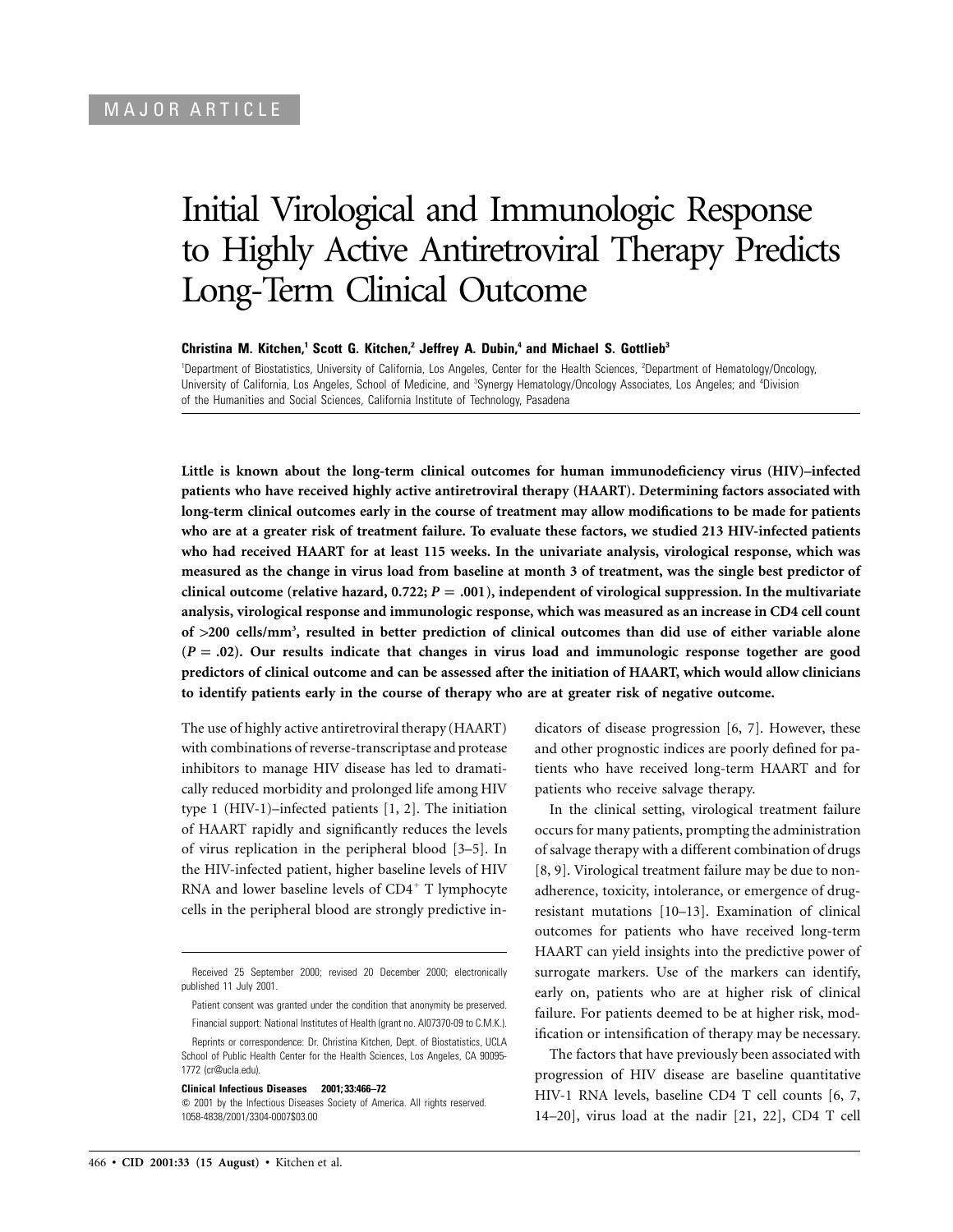counts of  $>200$  cells/mm<sup>3</sup> at month 3 after the initiation of HAART [23], and area under the curve (defined as the sum of the area underneath the virus load curve between 2 points; area under the curve can also be used to measure the change in virus load) [24]. Several studies have analyzed the effects of long-term HAART on virological and immunologic responses.

Deeks et al. [25] found that sustained CD4 T cell response was related to changes in HIV RNA levels to below pretreatment baseline levels, and that even transient or partial decreases in virus levels can have sustained effects on CD4 T cell counts. Mezzaroma et al. [26] described discordant immunologic and virological responses in patients who had undergone treatment with multiple drugs. They found a decreased risk of mortality and immunologic benefit for patients who were receiving HAART, even in the absence of sustained viral suppression. Our study examines virological response and immunologic response as predictors of clinical outcome for patients who have received long-term HAART. We relate immunologic and virological factors and their interaction, as well as disease stage and pretreatment with antiretroviral agents, to virological and clinical failure.

We found that changes in virus load to below baseline levels—not the level of virological suppression—was the most important factor in the determination of clinical outcome. We also found that virological response and immunologic response together are good predictors of clinical outcome and can be assessed early in the course of HAART, which allows for the early identification of patients who are at greater risk of negative clinical outcomes.

### **SUBJECTS AND METHODS**

*Study subjects.* A 20% random sample was taken from the entire HIV-positive clinic population in an outpatient clinic in Los Angeles. The random sample was generated on the basis of the unique patient identification numbers that are used within the clinic. Inclusion criteria were the following: (1) initiation of HAART before June 1997 (to allow at least 115 weeks of observation) and (2) availability of HIV RNA levels and CD4 T cell counts that were recorded before the patients began receiving HAART.

Seven patients were excluded from the study because they were not receiving or had stopped receiving HAART. The excluded patients did not differ significantly from the included patients with regard to age, sex, CD4 T cell count at baseline, virus load at baseline, or disease stage. A total of 213 patients were included in the study and were observed for at least 115 weeks (range, 115–153 weeks). Risk factors for transmission were homosexual contact (194 patients [91%]), heterosexual contact (17 patients [8%]), and injection drug use (2 patients [1%]). Patients had regular follow-up visits and had a high

level of self-reported adherence. Consent was given under the condition that the anonymity of the patients be preserved.

The study population consisted of 195 men and 18 women. Table 1 lists the characteristics of the patients at baseline. The "baseline value" is defined as the average of 2 consecutive measurements taken before the start of the first HAART regimen. The median age at baseline was 41 years. Plasma HIV-1 RNA levels, which were measured by use of an ultrasensitive assay with a quantification limit of 20 copies/mL (Immune Diagnostic Laboratory), and CD4 T cell counts, which were assessed by means of flow cytometry (Becton Dickinson), were determined monthly. Median HIV-1 RNA level at baseline was 4.239 log copies/mL (range, 1–5.8 log copies/mL). The median baseline CD4 T cell count was 230 cells/mm<sup>3</sup> (range, 0–1011 cells/ mm<sup>3</sup>). Thirty-seven patients (17%) were antiretroviral naïve. Thirty-two patients  $(15%)$  had received  $\geq 3$  reverse-transcriptase inhibitors before they started receiving HAART. Opportunistic infections were diagnosed in 41 patients before they began receiving HAART.

All patients were receiving individualized treatment regimens, and all received HAART continuously for at least 115 weeks. Table 2 lists the most common initial HAART regimens. For this study, HAART was defined as the administration of a

**Table 1. Characteristics of the 213 HIV-infected patients at baseline.**

| Characteristic                                       | No. (%) of patients <sup>a</sup><br>$(n = 213)$ |
|------------------------------------------------------|-------------------------------------------------|
| Sex                                                  |                                                 |
| Male                                                 | 195 (92)                                        |
| Female                                               | 18(8)                                           |
| Age, median years (range)                            | 41 (21-69)                                      |
| Clinical stage                                       |                                                 |
| Asymptomatic <sup>b</sup>                            | 85 (40)                                         |
| Symptomatic <sup>c</sup>                             | 87 (41)                                         |
| Clinical AIDS <sup>d</sup>                           | 41 (19)                                         |
| CD4 <sup>+</sup> T cell count, cells/mm <sup>3</sup> |                                                 |
| Median (range)                                       | 230 (0-1011)                                    |
| $0 - 99$                                             | 43 (20)                                         |
| 100-199                                              | 45 (22)                                         |
| 200-399                                              | 80 (36)                                         |
| >400                                                 | 45 (22)                                         |
| HIV RNA, median log copies/mL (range)                | $4.239(1 - 5.8)$                                |
| Experience with reverse-transcriptase<br>inhibitors  |                                                 |
| Antiretroviral naïve                                 | 37 (17)                                         |
| "Moderate" or <3 drugs                               | 144 (68)                                        |
| "Heavy" or ≥3 drugs                                  | 32 (15)                                         |
|                                                      |                                                 |

<sup>a</sup> Unless otherwise indicated.<br><sup>b</sup> Centers for Disease Control and Prevention (CDC) stage A.<br><sup>c</sup> CDC stage B.<br>d CDC stage C.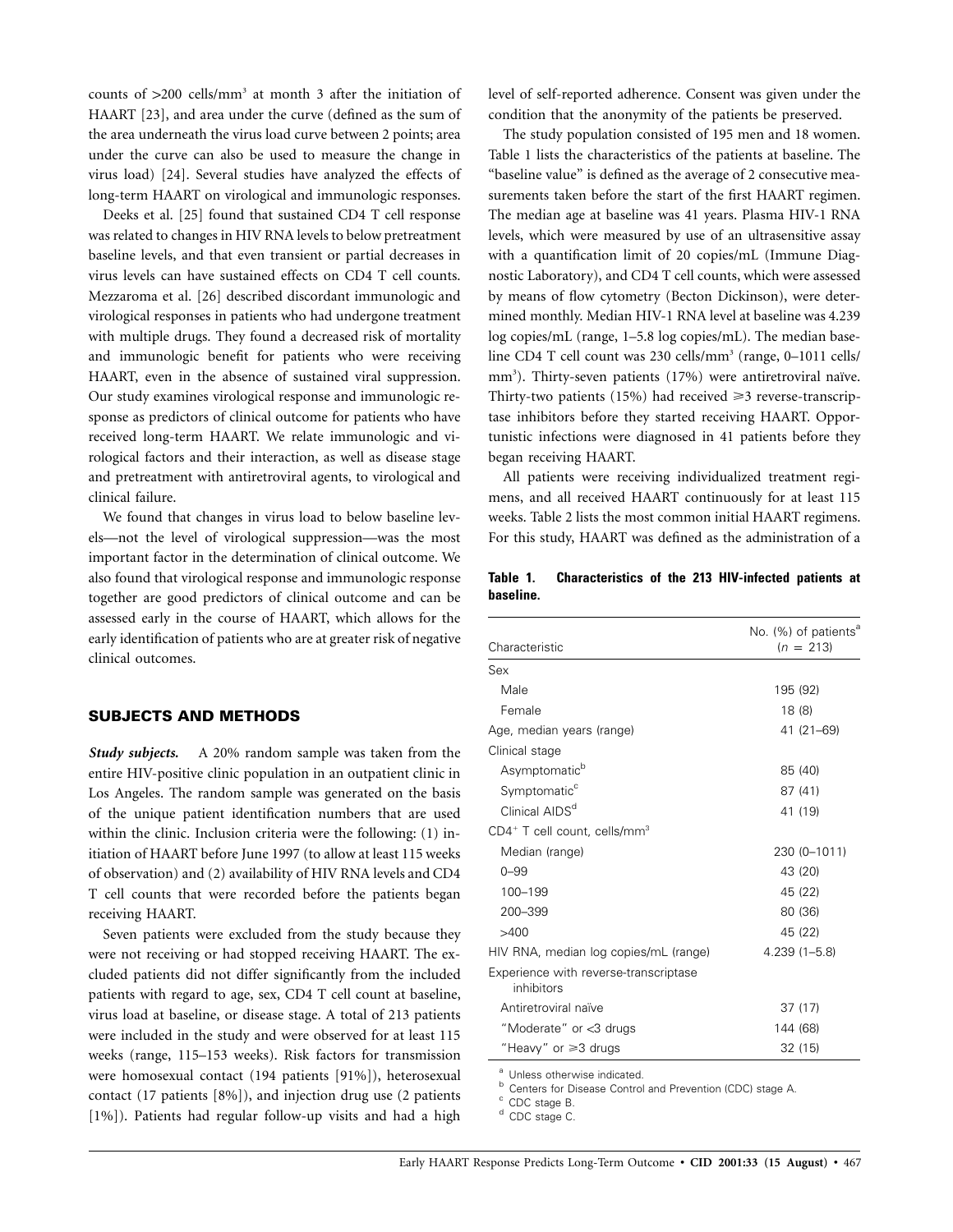| Table 2. |  |                                       | Most common initial regimens of |  |
|----------|--|---------------------------------------|---------------------------------|--|
|          |  | highly active antiretroviral therapy. |                                 |  |

| Regimen                              | No of<br>patients |
|--------------------------------------|-------------------|
| Two RTIs and indinavir               | 69                |
| Two RTIs, saquinavir, and ritonavir  | 47                |
| Two RTIs and saguinavir              | 44                |
| Two RTIs and nelfinavir              | 35                |
| Two RTIs, nelfinavir, and saquinavir | 12                |
| One RTI, ritonavir, and saquinavir   | 6                 |

**NOTE.** RTI, reverse-transcriptase inhibitor.

combination of ≥3 antiretroviral agents, among which at least 1 antiretroviral agent was a protease inhibitor. For many patients (156 patients), it was necessary to administer a salvage regimen that consisted of different combinations of antiretroviral agents because of intolerance (in 43 patients) or increasing plasma HIV-1 RNA levels (in 113).

*Clinical end points.* "Virological suppression" was defined by a virus load measurement of <100 copies/mL. "Virological failure" was defined by 2 consecutive virus load measurements of 1500 copies/mL. "Clinical failure" was defined by diagnosis of an AIDS-defining illness or death, regardless of CD4 T cell count. For patients who had an opportunistic infection diagnosed before the start of the HAART regimen (41 patients), "clinical failure" was defined as relapse of the opportunistic infection or onset of a new AIDS-defining illness.

*Statistical analysis.* For time-to-event analysis, we used the Kaplan-Meier method and the Cox proportional hazards model. Survival time was measured from the date of initiation of HAART to the occurrence of an AIDS-defining event or censoring time (i.e., end of study). Comparisons of survival rates across subgroups were performed by use of the log-rank test and the Cox proportional hazards model. Associations among subgroups were examined by use of Kaplan-Meier plots and proportional hazards models, including partial likelihood ratio  $\chi^2$  statistics. All *P* values are 2-sided.

Statistical and graphic testing showed that the proportional hazards assumption was not violated. Data were analyzed by use of SAS software, version 6.11 (SAS Institute).

Potential predictors of long-term clinical outcome included virological response (measured as change in virus load between baseline and month 3 of HAART), immunologic response (CD4 T cell count of  $>$ 200 cells/mm<sup>3</sup> at month 3 of HAART), change in CD4 T cell count at month 3 of HAART, interaction between virological and immunologic parameters, virus load at the nadir, baseline virus load, baseline CD4 T cell count, virus load as a continuous variable, CD4 as a continuous variable, stage of disease, and pretreatment with antiretroviral agents prior to the commencement of HAART.

## **RESULTS**

We analyzed 213 patients in an outpatient clinic who had received HAART for at least 115 weeks. The characteristics of the 213 subjects are listed in table 1.

*Virological suppression.* "Virological suppression" was defined as an HIV-1 RNA level of <100 copies/mL. "Virological rebound" was defined as 2 consecutive virus load measurements of 1500 copies/mL that occurred after virological suppression. The virological suppression rate was 69% (147 of 213 patients). Of the 66 patients in whom virological suppression did not occur, 63 (95%) were pretreated and 3 (5%) were treatment naïve.

Of the 147 patients in whom virological suppression was achieved, 56 (38%) had a rebound in virus load by the end of the 115-week period. Of the 110 pretreated patients, 49 (45%) had a rebound in virus load, whereas only 7 (19%) of the 37 treatment-naïve patients had a viral rebound. Predictors of virological failure were baseline virus load, baseline CD4 T cell count, history of experience with antiretroviral agents, and history of opportunistic infection. Table 3 lists the relative hazards and 95% CIs of virological failure from the Cox proportional hazards model.

*Predictors of clinical failure.* During the 115 weeks of follow-up, 71 patients (33%) had conditions that progressed to an AIDS-defining event or death due to an AIDS-related cause. Table 4 lists the frequencies of the clinical end points that occurred. We tested whether the initial virological response was predictive of clinical failure. Virological response was measured as the change in HIV-1 RNA levels from baseline after 3 months of HAART. (Note that with 2 timepoints, this method yields the same information as area under the curve.) Subjects who had more dramatic virological responses (i.e., greater decreases in HIV RNA levels from baseline at month 3) had a lower risk of progression than did those who had a more modest response (relative hazard [RH], 0.722; 95% CI, 0.5931-0.8407;  $P =$ .0001). Therefore, for each decrease in HIV-1 RNA level of 1.0 log copies/mL that occurred after the initiation of HAART, the hazard of clinical failure decreased by an estimated 27.8%.

To analyze this result more closely, patients were stratified according to initial virological response into the categories of "high," "moderate," and "low." High virological responders had

**Table 3. Relative hazards (RHs) of virological failure and 95% CIs from the Cox proportional hazards model.**

| Model covariate           | RH (95% CI)            | P     |
|---------------------------|------------------------|-------|
| Previous OI               | 5.334 (3.784-7.456)    | .0001 |
| Baseline virus load       | 1.591 (1.202-2.104)    | .0012 |
| Baseline CD4 T cell count | $0.938(0.918 - 0.969)$ | .0182 |
| Treatment naïve           | 0.625 (0.387-0.989)    | 054   |

**NOTE.** OI, opportunistic infection.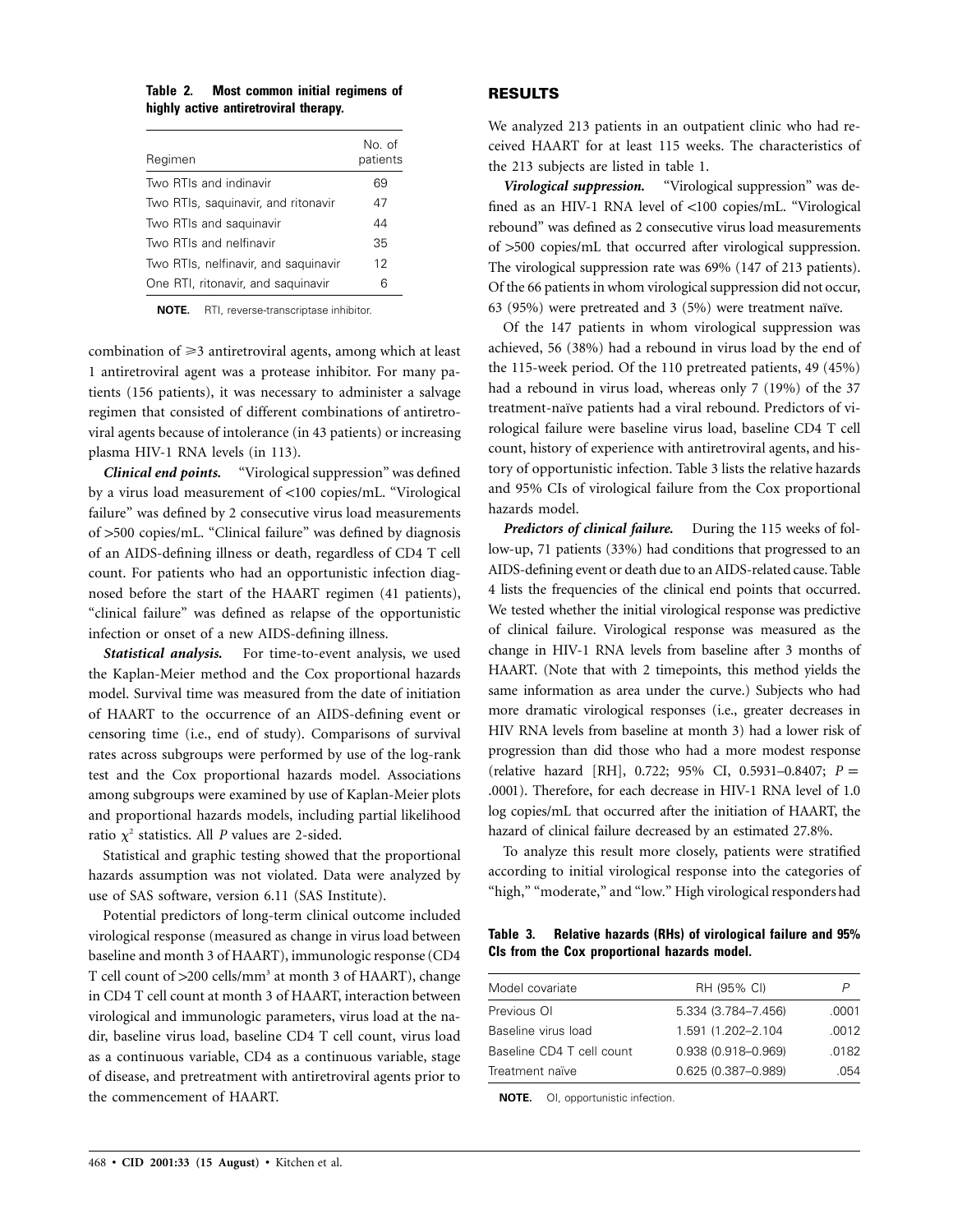#### **Table 4. Frequencies of clinical end points.**

| Clinical end point                         | No. (%) of<br>patients <sup>a</sup> |
|--------------------------------------------|-------------------------------------|
| Wasting                                    | 17 (24)                             |
| Cytomegalovirus infection                  | 10 (14)                             |
| Mycobacterium avium complex infection      | 8(11)                               |
| Cryptosporidiosis                          | 7(10)                               |
| Kaposi's sarcoma                           | 7(10)                               |
| Death                                      | 7(10)                               |
| Encephalopathy                             | 4(6)                                |
| Pneumocystis carinii pneumonia             | 2(3)                                |
| Progressive multifocal leukoencephalopathy | 2(3)                                |
| Toxoplasmosis                              | 2(3)                                |
| AIDS dementia                              | 2(3)                                |
| Esophageal candidiasis                     | 2(3)                                |
| Recurrent pneumonia                        | 1(1)                                |

 $a$  Some patients experienced  $>1$  clinical end point.

a decrease in virus load of  $>1.0$  log copies/mL by month 3 after the initiation of HAART. Moderate virological responders had a decrease in virus load of 0.5 log copies/mL to 1.0 log copies/ mL. Low virological responders had a decrease in virus load of !0.5 log copies/mL after 3 months of HAART. Kaplan-Meier curves were constructed with use of these strata and are shown in figure 1. Differences in the strata were statistically significant, according to the log-rank test ( $P = .0001$ ). Furthermore, baseline virus load was not significant as a predictor of clinical failure for recipients of long-term HAART ( $P = .4280$ ).

A previous study by d'Arminio Monforte et al. [23] found that CD4 T cell counts of >200 cells/mm<sup>3</sup> at month 3 of HAART were predictive of clinical outcome. In univariate analysis, CD4 T cell response, which was measured as a CD4 T cell count of  $>200$  cells/mm<sup>3</sup> at month 3 of HAART, was significant at  $P = .001$ . However, in multivariate analysis, virological response was found to be a better predictor of clinical outcome (virological response: RH, 0.278; 95% CI, 0.1678–0.4598;  $P = .0001$ ; CD4 T cell response: RH, 0.562; 95% CI, 0.3482–0.9061;  $P = .0181$ ). Table 5 lists the relative hazards of clinical failure and the 95% CIs from the multivariate Cox proportional hazards model.

Although virological response was superior to immunologic response as a predictor of clinical outcome, we found that combining the virological and immunologic information in the same analysis yielded a better predictor than did use of either variable alone ( $P = .02$ , by use of the likelihood ratio test). Patients with both a virological and an immunologic response at month 3 of HAART had a hazard of failure that was only 39% of that for patients who had a discrepant response (RH, 0.3947; 95% CI, 0.3056-0.5157; *P* = .0001). To better illustrate this result, patients were stratified by their virological and CD4

T cell response as follows: patients with a virological response (decrease in virus load of  $>1.0$  log copies/mL by month 3 of HAART) and CD4 T cell response (CD4 T cell count of  $>200$ cells/mm<sup>3</sup> by month 3 of HAART), virological response only, CD4 T cell response only, and no response. The Kaplan-Meier curves are presented in figure 2.

In both univariate and multivariate analyses, baseline CD4 T cell count was an important predictor of disease progression for this patient group. Patients with higher baseline CD4 T cell counts had a decreased risk of progression (RH, 0.884;  $P =$ .001). Baseline CD4 T cell counts were then stratified into clinically useful categories (<100 cells/mm<sup>3</sup>, 100-199 cells/mm<sup>3</sup>, 200-400 cells/mm<sup>3</sup>, and >400 cells/mm<sup>3</sup>). A Cox proportional hazards model was used to estimate the relative hazard of progression on the basis of baseline CD4 T cell count. Subjects who had CD4 T cell counts of  $<$ 100 cells/mm<sup>3</sup> at the time of initiation of HAART were nearly 10 times more likely to have progression to AIDS than were subjects whose CD4 T cell counts were  $>400$ cells/mm<sup>3</sup> (RH, 9.992;  $P = .0001$ ). Compared with subjects who had CD4 T cell counts of >400 cells/mm<sup>3</sup>, subjects with CD4 T cell counts that were between 100 cells/mm<sup>3</sup> and 199 cells/mm<sup>3</sup> were  $>4$  times more likely to have progression to AIDS (RH, 4.221;  $P = .001$ ), and subjects with counts that were between 200 cells/mm<sup>3</sup> and 400 cells/mm<sup>3</sup> were 3 times more likely to have progression to AIDS (RH, 2.991;  $P = .01$ ). The Kaplan-Meier curves are presented in figure 3.

Although baseline CD4 T cell count was significant, changes in CD4 T cell counts at month 3 and over the course of time were not statistically significant ( $P > .05$ ). Other univariate pre-



**Figure 1.** Kaplan-Meier estimates of the proportion of subjects who did not reach the primary clinical end point (i.e., clinical failure), among subjects stratified according to virological response. The *Y*-axis shows the proportion of patients left in the sample who did not have clinical failure. The solid line represents the survival curve for patients with a low initial response to highly active antiretroviral therapy (HAART). The short-dashed line represents the survival curve for patients with a moderate initial response to HAART. The long-dashed line shows the survival curve of patients with a high initial response to HAART ( $P = .001$  for the comparison between subject groups).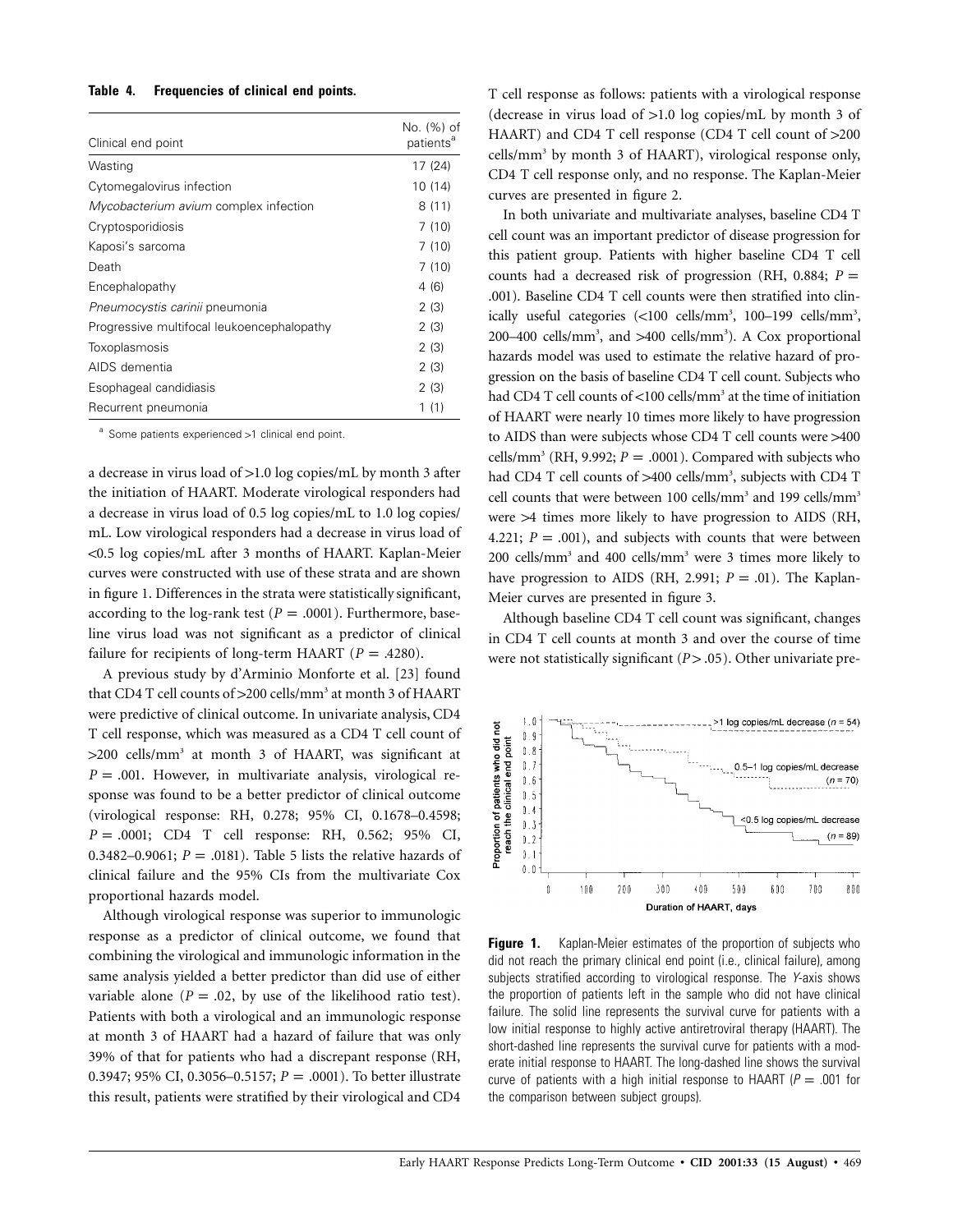| Table 5. | <b>Relative hazards (RHs) of clinical failure and 95% CIs</b> |  |
|----------|---------------------------------------------------------------|--|
|          | from the multivariate Cox proportional hazards model.         |  |

| Model covariate      | RH (95% CI)               |       |
|----------------------|---------------------------|-------|
| Virological response | 0.278 (0.1678-0.4598)     | .0001 |
| Immunologic response | 0.562 (0.3482-0.9061)     | .0181 |
| Previous OI          | 3.326 (2.440-4.525)       | .051  |
| Treatment naïve      | 0.874 (0.447-1.7083)      | .593  |
| Nadir virus load     | $0.921$ $(0.823 - 1.464)$ | .351  |

**NOTE.** OI, opportunistic infection.

dictors of clinical outcome were virus load at the nadir (RH, 1.348;  $P = .002$ ), history of opportunistic infection (RH, 5.415;  $P = .001$ ), and no history of antiretroviral treatment (RH, 0.417;  $P = .039$ ). However, none of these variables predicted long-term clinical outcome as well as did virological response and immunologic response combined.

## **DISCUSSION**

The administration of HAART to HIV-infected patients has led to dramatically decreased rates of morbidity and mortality. However, the failure of HAART to eradicate HIV [27, 28] leaves the patient vulnerable to the emergence of drug-resistant strains of the virus and resurgence of viral replication [29]. Wong et al. [29] found that the persistence of even low levels of detectable virus in the peripheral blood as a result of incomplete viral suppression reflects ongoing replication in the lymphoid system and the emergence of drug resistance.

We conducted this study to assess the factors that are associated with long-term HAART administered in an outpatient setting. We found that HAART was initially able to suppress viral replication in the majority of patients, more so for patients who were treatment naïve. However, we found that viral suppression was not sustained in 56 (38%) of the patients. The resulting viral rebound led to modification of the therapy regimens. This pattern of incomplete and transient virus suppression has been reported after several studies of clinical populations [10, 25, 26].

Almost all of the patients (156 of 213) had a rebound in virus load during administration of HAART, at which time salvage therapy regimens were instituted. In many instances, salvage therapy was not sufficient to suppress virus levels. This was most likely the result of the emergence of drug-resistant strains of the virus and, in some instances, because of the patient's failure to adhere to treatment regimens.

Noncompliance has a critical effect on the outcome of longterm treatment in an outpatient clinic. Patients who were not fully compliant, as defined by self-reported adherence, were not dropped from the study. Thirty percent of the patients acknowledged some noncompliance when questioned by the physician. The results of this study should be considered in light of this finding.

Opportunistic infections were diagnosed in 41 patients before the start of their first HAART regimen. These patients also had low CD4 T cell counts and were more likely to have been pretreated with reverse-transcriptase inhibitors. Fifteen patients  $(37%)$  were treated with  $\geq 3$  nucleoside reverse-transcriptase inhibitors before the commencement of HAART. These patients accounted for the majority of cases of clinical treatment failure.

Predictors of virological suppression were baseline virus load, baseline CD4 T cell count, previous experience with antiretroviral agents, and history of opportunistic infection. These findings are similar to those of other studies [1, 6, 7, 10–19, 23, 24]. We found that one of the most important predictors of clinical progression in patients who were receiving long-term HAART was the initial virological response to HAART. Patients who have a decrease in virus load of ≥0.5 log copies/mL (from baseline) at month 3 of HAART have a decreased risk of clinical failure. These results suggest that patients with high baseline virus loads or low CD4 T cell counts may have favorable clinical outcomes if they have a good virological response to HAART by month 3 of treatment.

Immunologic response was also an important predictor of long-term clinical outcome. We looked at CD4 T cell response in many different ways. CD4 T cell count, both as a continuous variable and in terms of the change from baseline level, was not statistically significant. In comparison with changes in virus load, changes in CD4 T cell count were not dramatic enough to have great statistical power. By defining "CD4 T cell response" as a count of  $>200$  cells/mm<sup>3</sup>, we were able to achieve significance. A CD4 T cell count of 200 cells/ $mm<sup>3</sup>$  is an im-



**Figure 2.** Kaplan-Meier estimates of the proportion of subjects who did not reach the primary clinical end point (i.e., clinical failure), among subjects stratified according to the following immunovirological responses: virological and immunologic response, virological response alone, immunologic (CD4 T cell) response alone, and no response. The *Y*-axis shows the proportion of patients left in the sample who did not experience clinical failure. HAART, highly active antiretroviral therapy.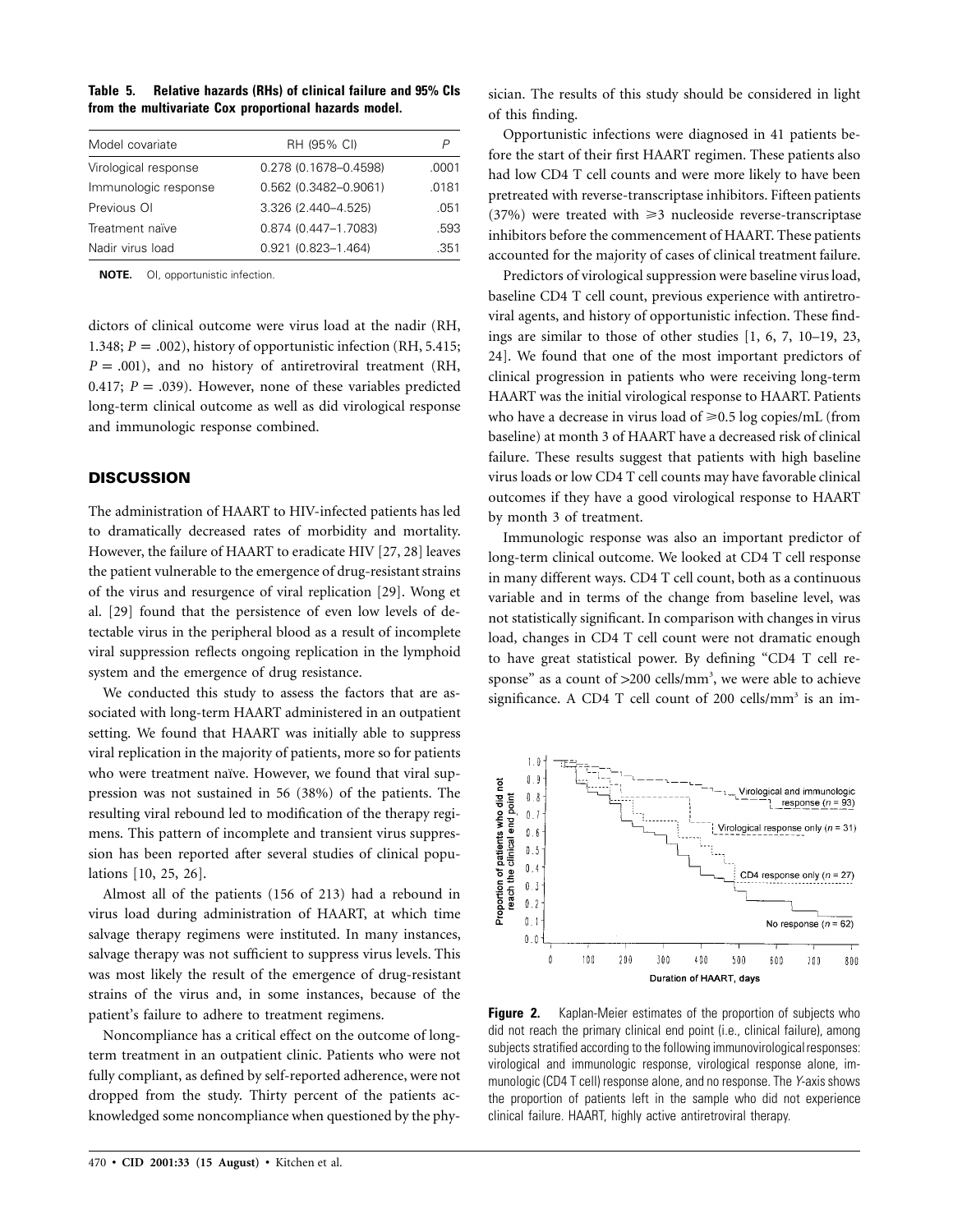

**Figure 3.** Kaplan-Meier estimates of the proportion of subjects who did not reach the primary clinical end point (i.e., clinical failure), among subjects stratified according to baseline CD4 T cell count. The *Y*-axis shows the proportion of patients left in the sample who did not experience clinical failure. The survival curves are based on CD4 T cell counts at baseline, before the start of highly active antiretroviral therapy (HAART;  $P = .01$  for the comparison between subject groups).

portant threshold. Below that mark, patients are at increased risk of development of opportunistic infections and death. This result is confirmed by the Kaplan-Meier curves for baseline CD4 T cell count. The variable of immunologic response, as it was constructed, incorporated this threshold and offered greater statistical significance in both univariate and multivariate analyses.

Virological response was a better univariate predictor of longterm clinical outcome than was immunologic response. However, the combination of virological and immunologic response was a superior predictor of long-term clinical outcome than was virological response alone. Because both factors together offer better predictive power than does either variable alone, both measurements should be considered in the evaluation of a patient. Although the result may seem to be contrary to the findings of d'Arminio Monforte et al. [11], the discrepancy is due to the fact that we defined virological response as the change from baseline to month 3 instead of as the mean level of viremia. Because changes in virus load incorporated information about baseline levels and virus load trajectory, they have more predictive power than do absolute levels of HIV RNA, such as mean viremia or baseline virus load.

As documented by CD4 T cell response and virological response, 94 (44%) of the subjects had a good immunovirological response to HAART and 62 (29%) had a poor immunovirological response. Therefore, 57 (27%) of the patients had a discordant immunologic or virological response—the so-called "disconnect." Thirty-one patients had a good virological response, but their CD4 T cell counts did not have a subsequent increase. Twenty-seven patients had CD4 T cell counts that increased to >200 cells/mm<sup>3</sup>, but their virus loads did not decrease to ≥0.5 log copies/mL from baseline. The Kaplan-Meier curves in figure 3 show the striking result of the immunovirological response and how it was predictive of clinical outcome. It also shows an ordering of clinical outcomes according to response to treatment.

Patients who had a virological response but did not have an immunologic response were less likely to experience clinical treatment failure than were patients who had high CD4 T cell counts and high levels of viremia. This suggests that, although physicians should look at both virological and immunologic factors when evaluating patients, the virological response should weigh more heavily in the decision to modify therapy.

#### **References**

- 1. Palella FJ, Delaney KM, Moorman AC, et al. Declining morbidity and mortality among patients with advanced human immunodeficiency virus infection. N Engl J Med **1998**; 338:853–60.
- 2. Centers for Disease Control and Prevention. Update: trends in AIDS incidence—United States, 1996. MMWR Morb Mortal Wkly Rep **1997**; 46:861–7.
- 3. Hirschel B, Opravil M. The year in review: antiretroviral treatment. AIDS **1999**; 13(Suppl A):S177–89.
- 4. Notermans DW, Jurriaans S, de Wolf F, et al. Decrease of HIV-1 RNA in lymphoid tissue and peripheral blood during treatment with ritonavir, lamivudine and zidovudine. AIDS **1998**; 12:167–73.
- 5. Gulick RM, Mellors JW, Havlir D, et al. Treatment with indinavir, zidovudine and lamivudine in adults with human immunodeficiency virus infection and prior antiretroviral therapy. N Engl J Med **1997**; 337:734–9.
- 6. Mellors J, Munoz A, Giorgi J, Margolick J, Tassoni C, Gupta P. Plasma viral load and CD4<sup>+</sup> T lymphocyte counts as prognostic markers of HIV-1 infection. Ann Intern Med **1997**; 126:946–54.
- 7. O'Brien W, Hartigan P, Martin D., et al. Changes in plasma HIV-1 RNA and  $CD4^+$  lymphocyte counts and the risk of progression to AIDS. N Engl J Med **1996**; 334:426–31.
- 8. Flexner C. HIV protease inhibitors. N Engl J Med **1998**; 338:1281–92.
- 9. DeGruttola V, Dix L, D'Aquila R, et al. The relation between baseline HIV drug resistance and response to antiretroviral therapy: re-analysis of retrospective and prospective studies using a standardized data analysis plan. Antivir Ther **2000**; 5:41–8.
- 10. Ledergerber B, Egger M, Opravil M, et al. Clinical progression and virological failure of highly active antiretroviral therapy in HIV-1 patients: a prospective cohort study. Lancet **1999**; 353(9156):863–8.
- 11. d'Arminio Monforte A, Teste I, Adorni F, et al. Clinical outcome and predictive factors of failure of highly active antiretroviral therapy in antiretroviral-experienced patients in advanced stages of HIV-1 infection. AIDS **1998**; 12:1631–7.
- 12. Erickson JW, Gulnik S, Markowitz M. Protease inhibitors: resistance, cross-resistance, fitness and the choice of initial and salvage therapies. AIDS **1999**; 13(Suppl A):S189–204.
- 13. Bini T, Testa L, Chiesa E. Outcomes of a second-line protease inhibitor–containing regimen in patients failing or intolerant of a first highly active antiretroviral therapy. J Acquir Immune Defic Syndr **2000**; 24: 115–22.
- 14. Mellors J, Rinaldo C, White R, Todd J, Kingsley L. Prognosis in HIV-1 infection by the quantity of virus in plasma. Science **1996**; 272: 1167–70.
- 15. Paredes R, Mocroft A, Kirk O, et al. Predictors of virologic success and failure in HIV-positive patients starting highly active antiretroviral therapy in Europe: results from the EuroSIDA study. Arch Intern Med **2000**; 160:1123–32.
- 16. Deeks SG. Determinants of virological response to antiretroviral therapy: implications for long-term strategies. Clin Infect Dis **2000**; 30(Suppl 2): S177–84.